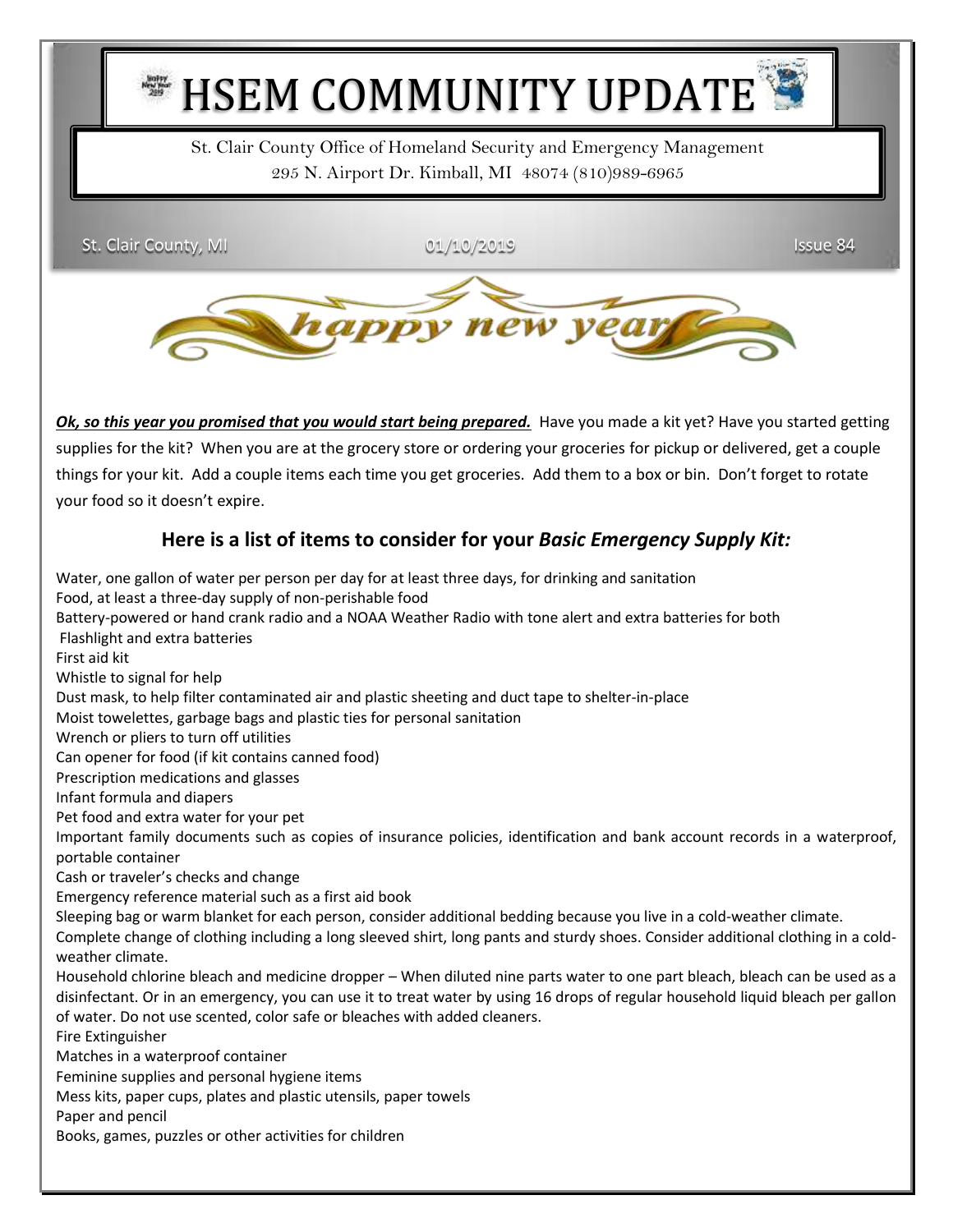

# **NIMS Training**



St. Clair County HSEM will be conducting a **NIMS Incident Command System (ICS) 300 Class- Intermediate ICS for Expanding Incidents.** This class will provide an excellent opportunity to increase your knowledge, plus after successful testing, you will receive certification that you have been instructed on the Incident Command System used on a nationwide basis. Each class includes standardized instruction that is based on approved textbook curriculum by the State of Michigan. The following class dates are provided below:

## **CLASS SIZE IS LIMITED TO 35 STUDENTS FOR THIS SESSION AND PLEASE NOTE:**

**A minimum of 10 students are needed for the class to run. Less than that, is at the discretion of SCCHSEM.**

## **January 2019- ICS 300**

## **Location: St. Clair County Public Health Department- North Conference Room, 3415 28th St.,**

### **Port Huron, MI 48060**

| *Tuesday, 01/22/2019   | 8:00am - 4:00pm (Textbook based instruction) |
|------------------------|----------------------------------------------|
| *Wednesday, 01/23/2019 | 8:00am - 4:00pm (Textbook based instruction) |
| *Thursday, 01/24/2019  | 8:00am – 4:00pm (Textbook based instruction) |

\*Must attend all three days to receive credit for class\*

**\*\*pre-requisite classes are ICS 100, 200 and 700\*\***

**To attend the NIMS ICS 300 class, you must register through the State of Michigan, Mi-TRAIN registration system at<http://www.train.org/mi-train>**

**For more information and help registering on the MI-TRAIN site, call or email Mark White at 810-989-6388 or [mwhite@stclaircounty.org](mailto:mwhite@stclaircounty.org)**

(NIMS: National Incident Management System)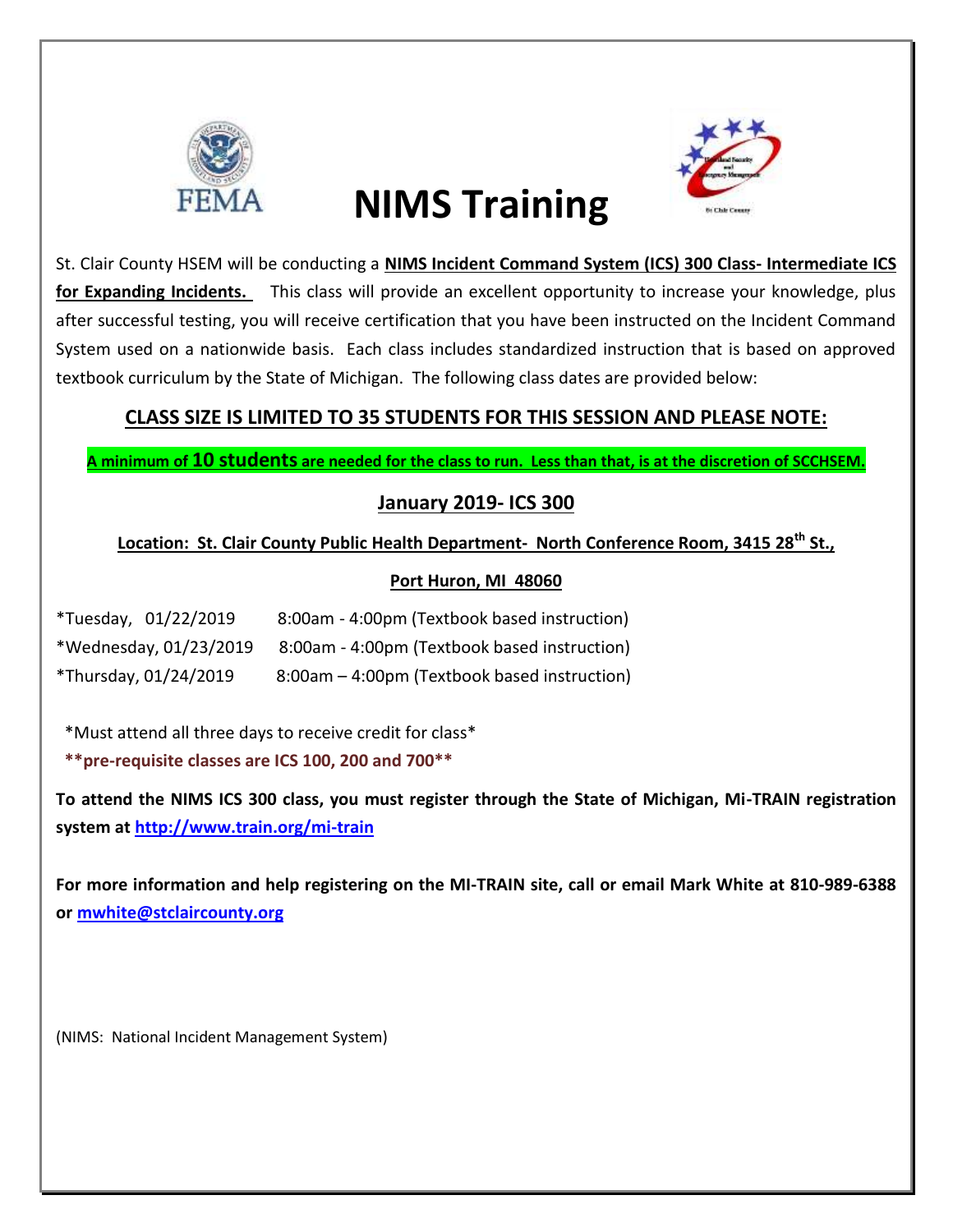## **HSEM Advisory Council Changes**

With the retirement of Undersheriff Buckley, Council Chairperson, there has been an election for new officers. We are pleased to announce that Elaine Levin, City Manager of Marine City has been elected as the new Chairperson, and Bob Beedon, Citizens Representative, as Vice Chairperson.

The purpose of the HSEM Advisory Council is to serve as a coordinating body for assessing homeland security and emergency management needs.

They are responsible for:

- Promoting enhanced coordination between emergency response agencies
- Promoting standardization and interoperability throughout the jurisdiction
- Fostering innovative approaches to meeting homeland security and emergency management needs
- Fostering the effective use of the jurisdiction's homeland security funding.
- Capturing innovative practices and report accomplishments that can be replicated in other communities nationally.

The Advisory Council also serves as the Local Emergency Planning Committee and the Citizens Corp Council. They meet bi-monthly at the Emergency Operations Center.

## **Do1Thing in January: Make a Plan**

#### **Understand what puts you at risk from disasters and take steps to lower your risk.**

### **Tasks**

#### *[Plan what to do if you have to evacuate.](https://do1thing.us9.list-manage.com/track/click?u=035ce122cd759f1206d70dbbc&id=5241ed7851&e=1e1dda77ee)*

Choose two places for your family to meet. One should be right outside your home in case of a sudden emergency, such as a fire.

#### *[Take steps now to prevent damage to your home in a disaster.](https://do1thing.us9.list-manage.com/track/click?u=035ce122cd759f1206d70dbbc&id=7ce330cccc&e=1e1dda77ee)*

Once you know what disasters could happen in your community, there are things you can do to lower your risk of injury or property damage.

#### *[Learn what disasters can happen in your area and decide what you will do in a disaster.](https://do1thing.us9.list-manage.com/track/click?u=035ce122cd759f1206d70dbbc&id=90c5ca9d52&e=1e1dda77ee)*

Knowing what disasters could happen can help you know how to be prepared and what to do. Contact your local American Red Cross or emergency management office to learn more about the disasters in your area.

For more information visit the Do1Thing website: [www.do1thing.com](http://www.do1thing.com/)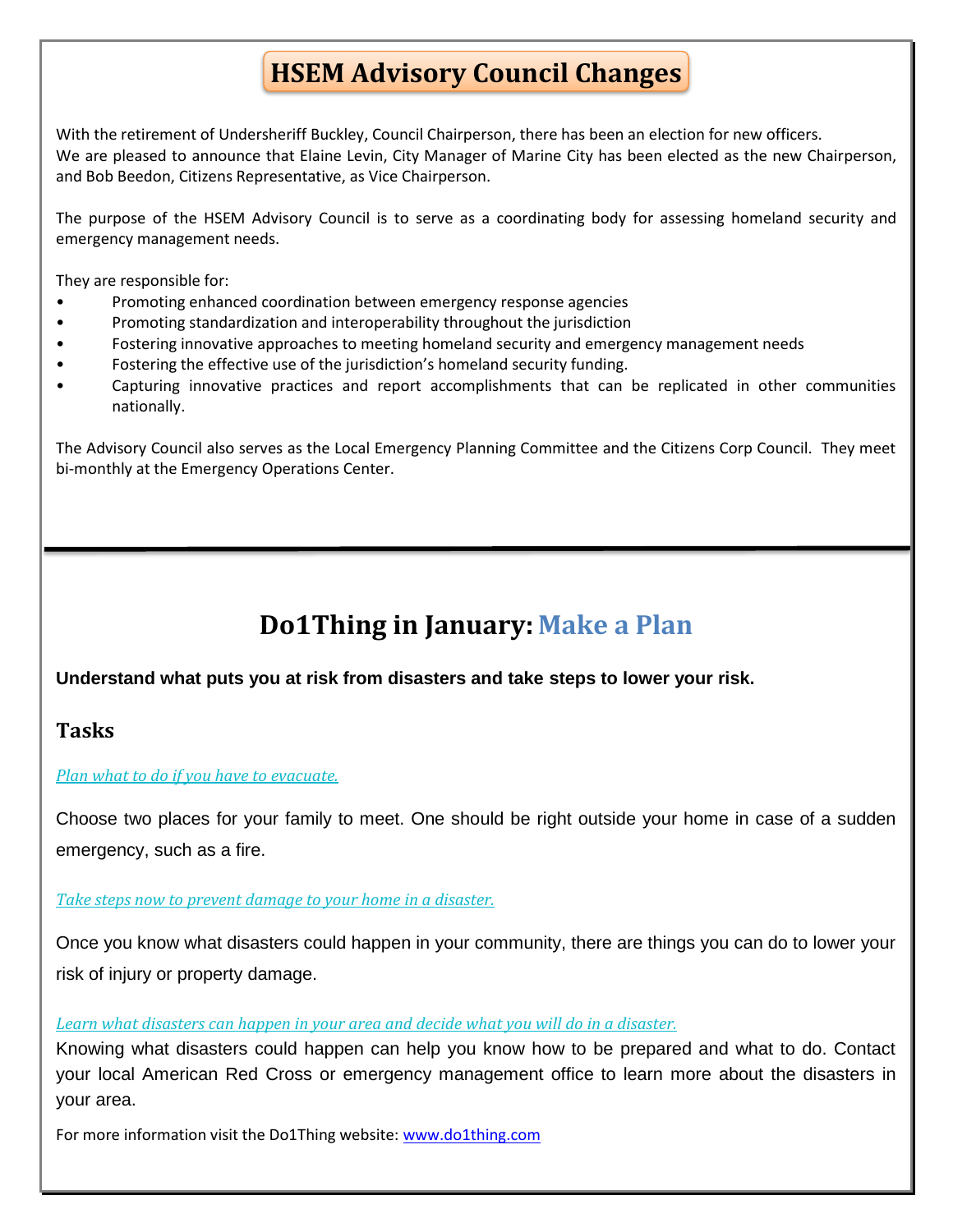



## **VOLUNTEERS WANTED**

St. Clair County Office of Homeland Security Emergency Management is looking for volunteers to be trained to assist before, during and after an emergency that strikes the county. Here is your chance to get involved, get dirty (maybe) and help your community. Dates for training will be happening this soon. You don't want to miss out on this opportunity to help your county, your neighborhood and yourself. To volunteer call 810-989-6387 or email [emergencymanagement1@stclaircounty.org](mailto:emergencymanagement1@stclaircounty.org)

## **Students and Vaping**

A recent article in Campus Safety Magazine talks about the increase in Vaping by more than 10% over the last year in 8<sup>th</sup> graders, 10<sup>th</sup> graders, and 12<sup>th</sup> graders.



This year's study included responses from 44,482 students at 392 public and private schools and found 37.3 percent of twelfth graders reported "any vaping" in the past 12 months, compared to 27.8 percent in 2017. It is the biggest year-toyear increase in substance use ever recorded in the survey's 44 years.

Vaping among eighth and tenth graders also increased from 13.3 percent to 17.6 percent and 23.9 percent to 32.3 percent, respectively.

The increase in [vaping](https://www.campussafetymagazine.com/tag/vaping/) equates to 1.3 million more teens vaping within a single year, reports [ABC News.](https://abcnews.go.com/Health/teen-vaping-rise-substances-remains-steady-declines-survey/story?id=59839320)

"The younger someone is when they first take a drug, the more vulnerable they are to developing an addiction in the future," said survey contributor Dr. Richard Miech. "The teen brain is still developing and is, therefore, more vulnerable to the negative effects of substances, including nicotine. Nicotine primes the brain to the rewarding effects of other drugs."

Please have a conversation with your children about the hazards of vaping.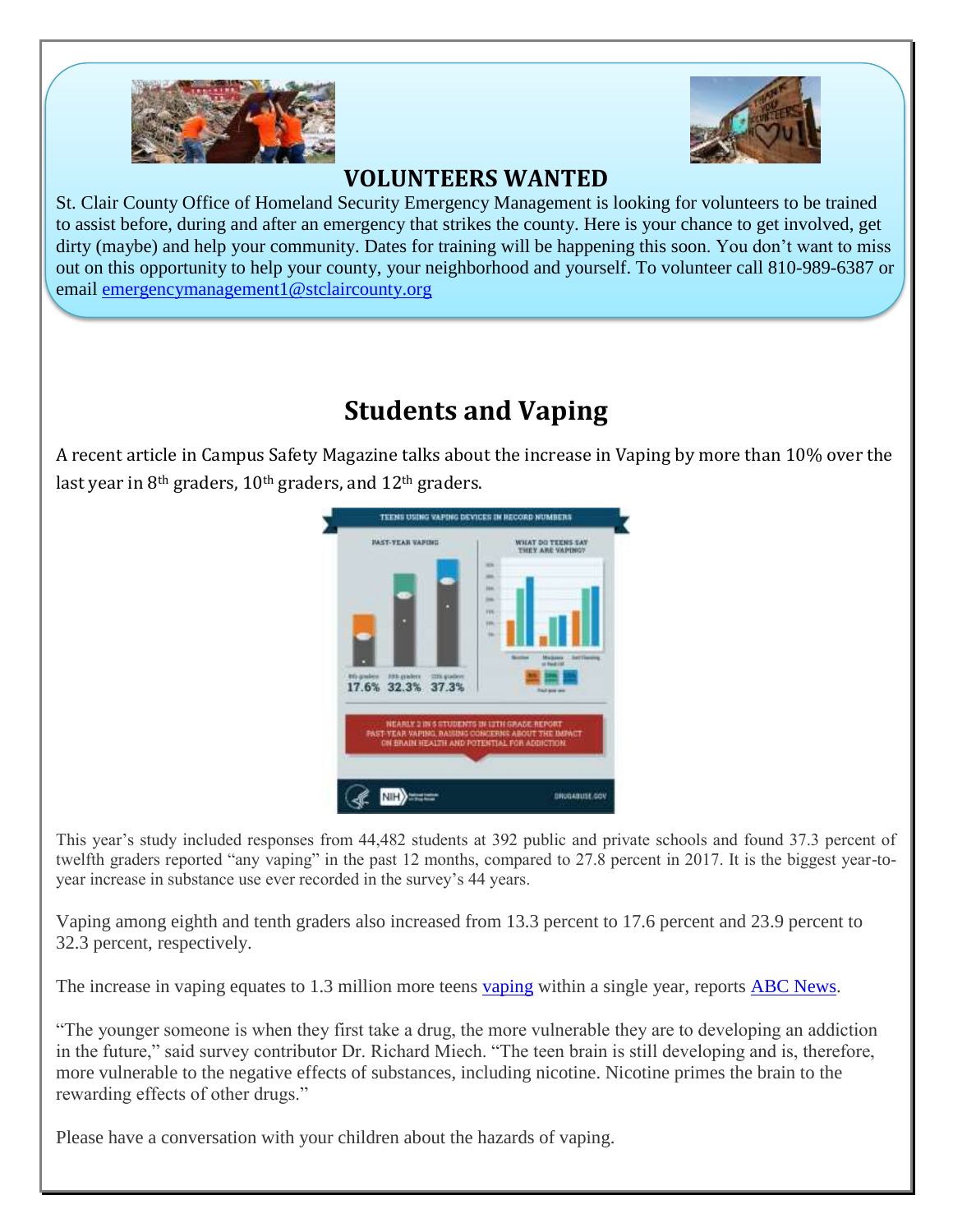





## **Preparing for Severe Weather Awareness Week**

The weather has been so unpredictable that we are already preparing for Severe Weather Awareness Week that will be held March 24-31. With National Weather Service reporting 15 confirmed tornadoes in the state of Michigan in 2018 and 1,049 tornadoes since 1950, these are the simple questions that you should ask yourself:

- Do you have a plan?
- Where will you go?
- What will you do?
- Do you know what alert systems are used in your area?
- How will you communicate?

Throughout the years we have been asked several great questions and sometimes learn our residents may have been misinformed. To help, we separated the facts from myths.

**Myth**: Highway and interstate overpasses are safe shelters against a tornado.

**Fact:** Overpasses can concentrate the tornado winds, causing them to be significantly stronger. This places the people under them in an even more dangerous situation. In recent years, several people seeking shelter beneath overpasses have been killed or severely injured. Being above ground level during a tornado is dangerous.

**Myth:** The low pressure with a tornado causes buildings to explode. Opening the windows will equalize the pressure, saving the building.

**Fact:** Opening the windows in an attempt to equalize pressure will have no effect. It is the violent winds and debris that cause most structural damage. It is more important for you to move to a safe area away from windows and exterior walls. With a tornado, every second counts, so use your time wisely and take cover.

**Myth:** Thunderstorms and tornadoes always move from west to east.

**Fact:** More often than not, thunderstorms move from west to east. Conditions in the atmosphere dictate how and where storms will move, and it can be in any direction. Tornadoes have been known to act erratic, and can change directions and speed very quickly. Never try to outrun a tornado in a vehicle.

**Myth:** It's not raining here, and skies above me are clear, therefore I am safe from lightning. **Fact:** Lightning can strike many miles away from the thunderstorm.

**Myth:** Since I am inside my house and out of the storm, I am completely safe from lightning. **Fact**: Just because you have taken shelter inside, you are not automatically safe. While inside waiting out a storm, avoid using the telephone or electrical appliances and do not take showers or baths. Also stay away from doors and windows. Telephone lines, cords, plumbing, even metal window and door frames are all lightning conductors and pose a threat.

**Myth:** Large and heavy vehicles, such as SUVs and pickups, are safe to drive through flood waters. **Fact:** It is a common belief that the larger the vehicle, the deeper the water it can drive through. Many people do not realize that two feet of water can float most vehicles, including SUVs and pickups. If the water is moving rapidly, vehicles can be swept away.